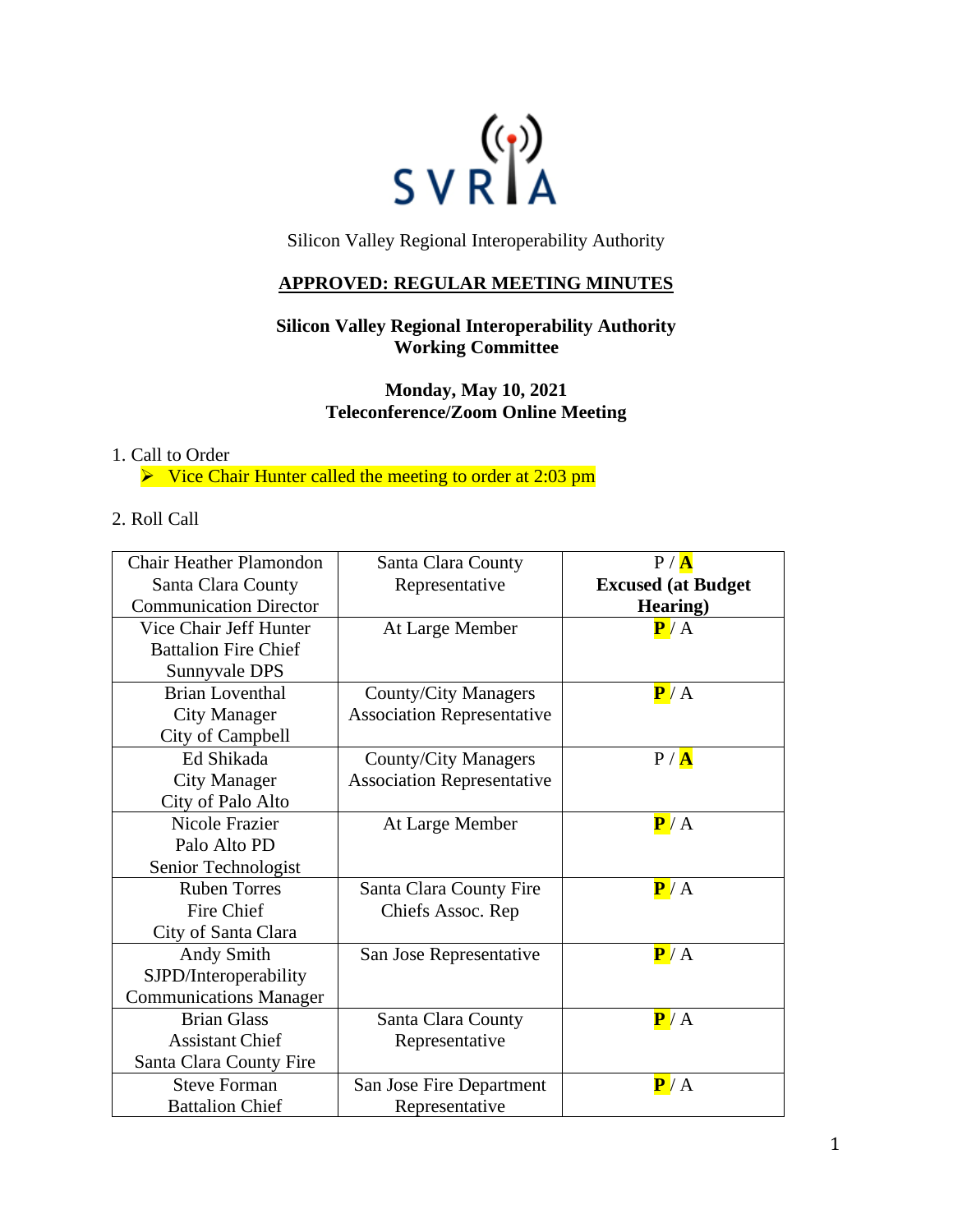| San Jose Fire                 |                                   |     |
|-------------------------------|-----------------------------------|-----|
| Pedro Espinoza                | <b>County Police Chiefs</b>       | P/A |
| Police Chief                  | <b>Association Representative</b> |     |
| City of Gilroy                |                                   |     |
| <b>Judy Maloney</b>           | <b>PSCMA</b> Representative       | P/A |
| <b>Communications Manager</b> |                                   |     |
| City of Los Altos             |                                   |     |
| Kenneth Blackwell             | VTA Representative                | P/A |
| <b>Technology Manager</b>     |                                   |     |
| VTA                           |                                   |     |
| Luis (Joonie) Tolosa          | VTA Representative                | P/A |
| Manager, Operations           |                                   |     |
| Analysis, Reporting, $\&$     |                                   |     |
| <b>Systems</b>                |                                   |     |
| <b>VTA</b>                    |                                   |     |

## 3. Public Comment

One member of the public attended the meeting but did not make any public comments.

Mr. Carl Taylor representing the Uvas Volunteer Firefighters. He has been working with Ms. Plamondon to try and answer some questions about programming our VHF band radios. So far so good.

## 4. Action on Consent Calendar

- a) Review and Approve Meeting Minutes from the Regular Meeting of March 8, 2021.
- $\triangleright$  Motion Brian Glass / 2<sup>nd</sup> Brian Loventhal to approve minutes: 11 Aye, 0 No, 1 Excused, 1 Absent. Motion Passes.

# 5. Action Items

- a) Review and Recommend Approval by SVRIA Board of Directors: Second Amendment to Agreement Between the County of Santa Clara and the SVRIA for Services for Technical Support and Administration of SVRIA Communications Systems.
	- ➢ Brian Glass with a recusal statement, "I'm recusing myself from participation in the review of the county service agreement amendment due to the appearance of a conflict of interest, as I'm currently serving as the acting fire chief, an employee of the Santa Clara County Fire Department, where we both share the same Board as the Board of Supervisors, I'll be leaving the zoom meeting and returning after this item."
	- $\triangleright$  Executive Director Nickel with a short staff presentation highlighting the agreement extension, the excellent service SVRIA receives from County Communications, and the nominal cost increase is due to personnel costs. In addition, as a government agency, Proposition 218 only allows for direct costs to be included, there is no profit as there would be for a private company.
	- $\triangleright$  No public comment.
	- ➢ Andy Smith also noted the excellent customer service from County Communications.
	- $\triangleright$  Motion Andy Smith / 2<sup>nd</sup> Joonie Tolosa to adopt Staff Report Recommendations: 10 Aye, 0 No, 1 Recusal, 1 Excused, 1 Absent. Motion Passes.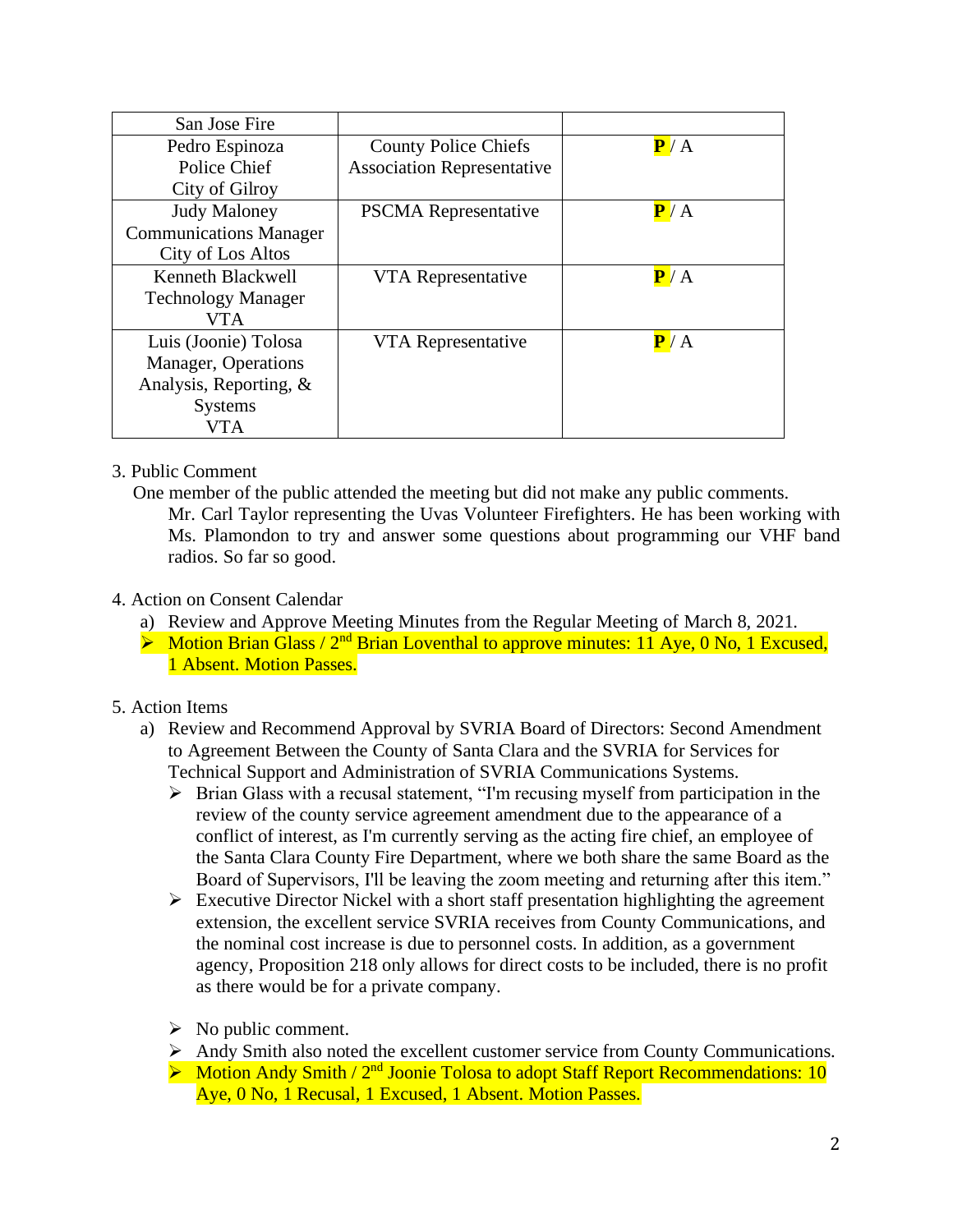- $\triangleright$  Brian Glass rejoined the meeting
- b) Review and Recommend Approval by SVRIA Board of Directors: Motorola Solutions Inc. for Site on Wheels project that is substantially grant funded by the California Governor's Office of Emergency Services.
	- ➢ Executive Director Nickel provided an update and overview of the California Governor's Office of Emergency Services (CalOES) grant program.
	- ➢ SVRIA received a \$300,000 grant to support a Site on Wheels (SOW). The SOW could temporarily take the place of an existing site that was out of service due to a power shutdown, or it could be added as an additional site to augment the system.
	- ➢ Some strings attached that was of concern to staff was the short time frame to complete the project (October 31, 2021). Staff raised timing concerns with CalOES as did a number of grant recipients. CalOES changed the project completion deadline to March 31, 2022.
	- $\triangleright$  Staff will be able to complete the project by the new deadline without having to rush through procurement and construction.
	- ➢ Carry over funding from FY20/21 will support additional costs.
	- $\triangleright$  No public comment.
	- $\triangleright$  Motion Andy Smith / 2<sup>nd</sup> Pedro Espinosa to accept Staff Report Recommendations: 11 Aye, 0 No, 1 Excused, 1 Absent. Motion Passes.
- 6. Updates and Presentations
	- a) Encryption Update Andy Smith, Eric Nickel (Verbal Report and attached letter to Santa Clara County Police Chiefs Association)
		- ➢ As a reminder, the encryption mandate memo came from the State DOJ in October of 2020. If agencies were not already encrypted, a plan had to provide to the DOJ by December 31, 2020. SVRIA and the Fleetmapping Sub-Committee under Andy Smith's leadership produced templates for our law enforcement partners.
		- ➢ SVRIA's policy is that we follow all appropriate federal state, local laws and mandates. Of equal importance is that the SVRIA supports interoperable capabilities of the radio system.
		- $\triangleright$  SVRIA's plan is to have all talkgoups where personally identifiable information could be transmitted by December 31, 2021.
		- ➢ At 0700 hours on May 10, 2021, the SB LAW Interoperable Talkgroups that were not encrypted were turned off so radios and the system could be updated with encryption.
		- ➢ Memo issues to all police chiefs, public safety dispatch managers, and other key stakeholders.
		- $\triangleright$  Approximately 90 days to complete work.
		- ➢ Four encrypted SB LAW and all of the other unencrypted talkgroups (SB FIRE, SB EMS, SB EVENT) are still available for use.
		- ➢ Goal is to have work completed in early August, before large events begin at Levi Stadium.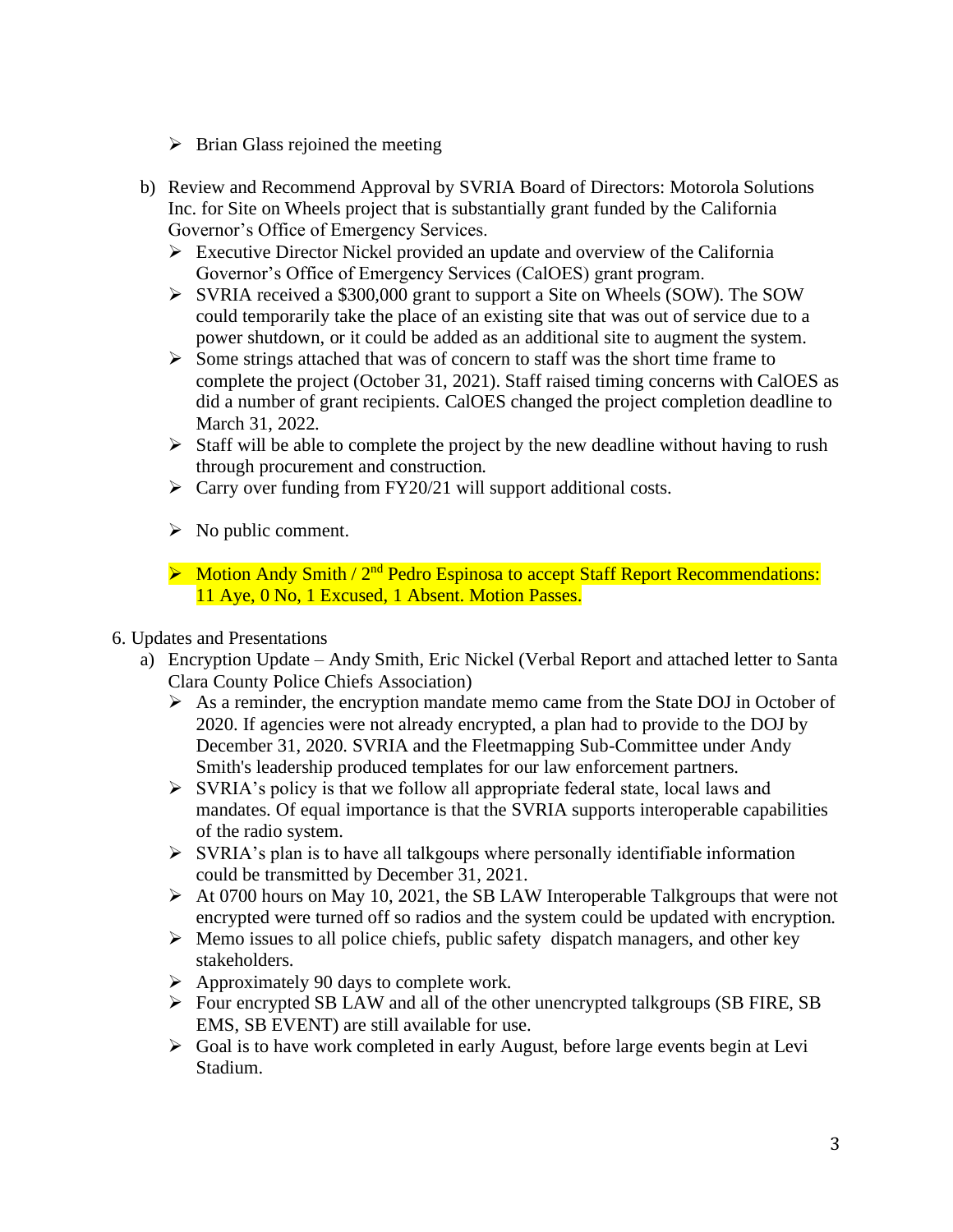- $\triangleright$  Right now, we have all of our member law enforcement agencies encrypted with the exception of the City of Milpitas and San Jose State University PD.
- b) Executive Director to execute the standard SVRIA Mutual Aid MOU adding the Internal Revenue Service-Criminal Investigations (IRS-CI) as a Mutual Aid Partner and only authorizing use of the SB Law Talkgroups under limited conditions when working or training with SVRIA Member and Participant Agencies – Eric Nickel (Verbal Report and attached MOU)
	- $\triangleright$  SVRIA has completed the agreement to bring on the IRS-CI as a mutual aid partner. Agreement is effective July 1, 2021, using the standard Mutual Aid Agreement. IRS-CI joins the other federal agencies who are mutual aid partners. These include the FBI, US Marshals and the US Coast Guard.
	- $\triangleright$  This a good resolution for all parties involved.
- c) SVRIA Website Refresh and Security Enhancements Eric Nickel (Verbal Report)
	- $\triangleright$  A small contract (\$3,000) was executed with SVRIA's web hosting service to update security features, functionality and to refresh the look of the web page. Goal is to be completed by end of September.
- d) Cybersecurity and the SVRIA and SVRCS Eric Nickel (Verbal Report)
	- ➢ Working with NCRIC on physical and cyber security assessment of the SVRCS.
	- ➢ Recent cyber attacks on public agencies and critical infrastructure heightened the awareness and review.
	- ➢ Local attack on the VTA's computer network did not get into the SVRCS or SVRIA computer systems. VTA isolated themselves while they assessed what was impacted.
	- ➢ Desire to conduct a threat assessment to determine gaps and prioritizations of solutions.
	- ➢ Brian Glass noted that grant funds are available for these assessments. County Fire is currently going through this process.
	- ➢ SVRIA is definitely interested in grant funding for these gap assessments. Will follow up.
- e) Renewal of Professional Service Agreements with General Counsel and Financial/Administrative Assistant – Eric Nickel (Verbal Report)
	- ➢ The Executive Director has extended the professional service agreement with Diane Stambaugh for an additional year. Hours were increased as she has taken on additional administrative and grant support roles. Total is not to exceed \$30,000.
	- ➢ The Board will be asked to extend Gary Baum, General Counsel, for an additional two years. Besides providing a high level of service, Gary brings extensive historical perspective to staff and the Board as he has been part of SVRIA since its inception. The services and support are valuable.
- 7. Future Items for Discussion
	- ➢ Andy Smith asked for a thorough cyber threat analysis. Some discussion on grant funds available for vulnerability assessments, NCRIC services, and now Motorola offers a cyber assessment and monitoring service for a fee.